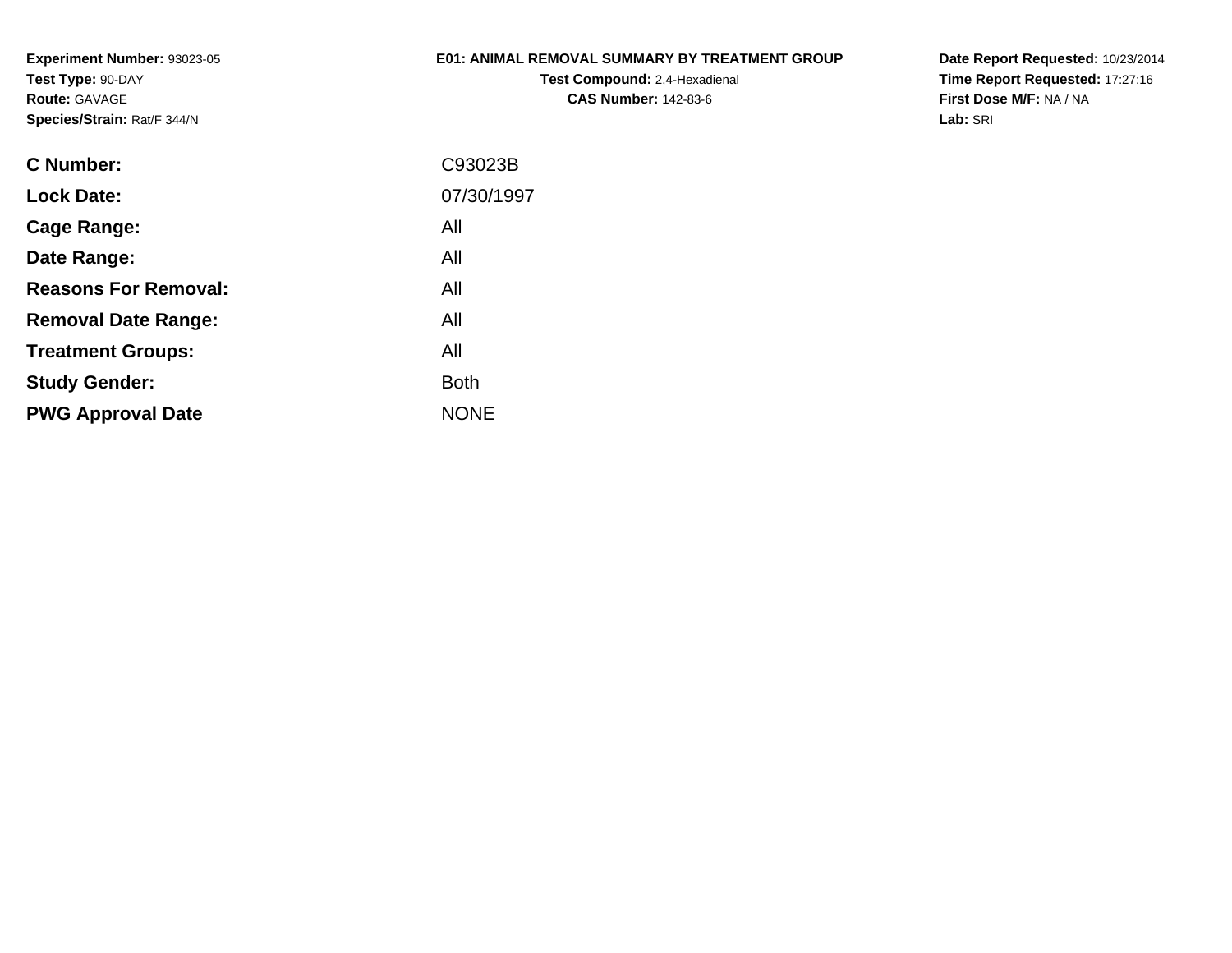### **E01: ANIMAL REMOVAL SUMMARY BY TREATMENT GROUP**

**Test Compound:** 2,4-Hexadienal **CAS Number:** 142-83-6

|                  |              |                                      |                         | <b>MALE</b>                  |
|------------------|--------------|--------------------------------------|-------------------------|------------------------------|
| <b>TREATMENT</b> |              | <b>Accidentally</b><br><b>Killed</b> | <b>Natural</b><br>Death | Terminal<br><b>Sacrifice</b> |
| $\mathbf 0$      | MG/KG/DY     | 0                                    | 0                       | 10                           |
| 7.5              | MG/KG/DY     | 0                                    | 0                       | 10                           |
| 15               | MG/KG/DY     |                                      | 0                       | 10                           |
| 30               | MG/KG/DY     |                                      | 0                       | 10                           |
| 60               | MG/KG/DY     | 0                                    | 0                       | 10                           |
| 120              | MG/KG/DY     |                                      |                         | 9                            |
|                  | <b>TOTAL</b> |                                      |                         | 59                           |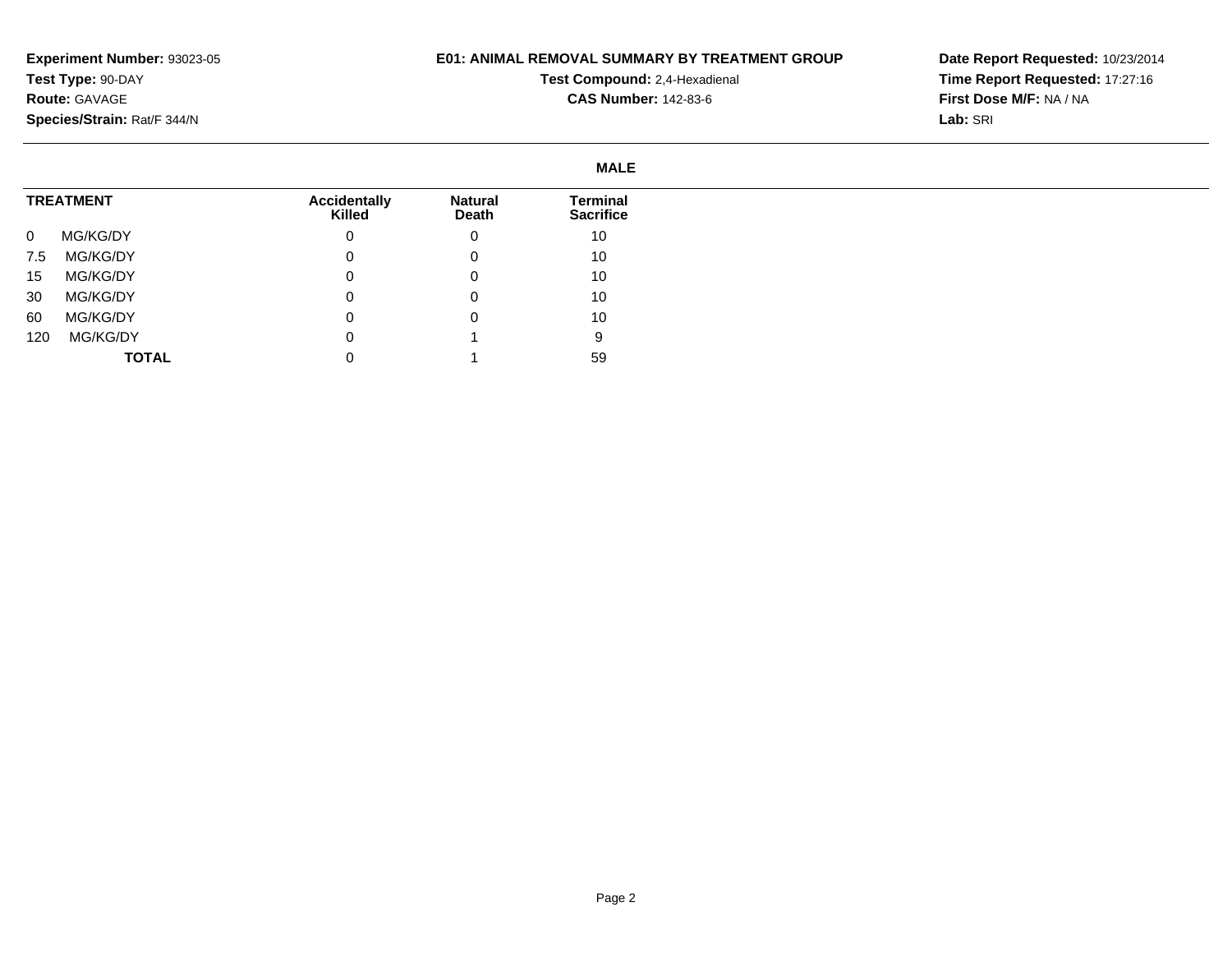### **E01: ANIMAL REMOVAL SUMMARY BY TREATMENT GROUP**

**Test Compound:** 2,4-Hexadienal **CAS Number:** 142-83-6

\*\*\*END OF MALE DATA\*\*\*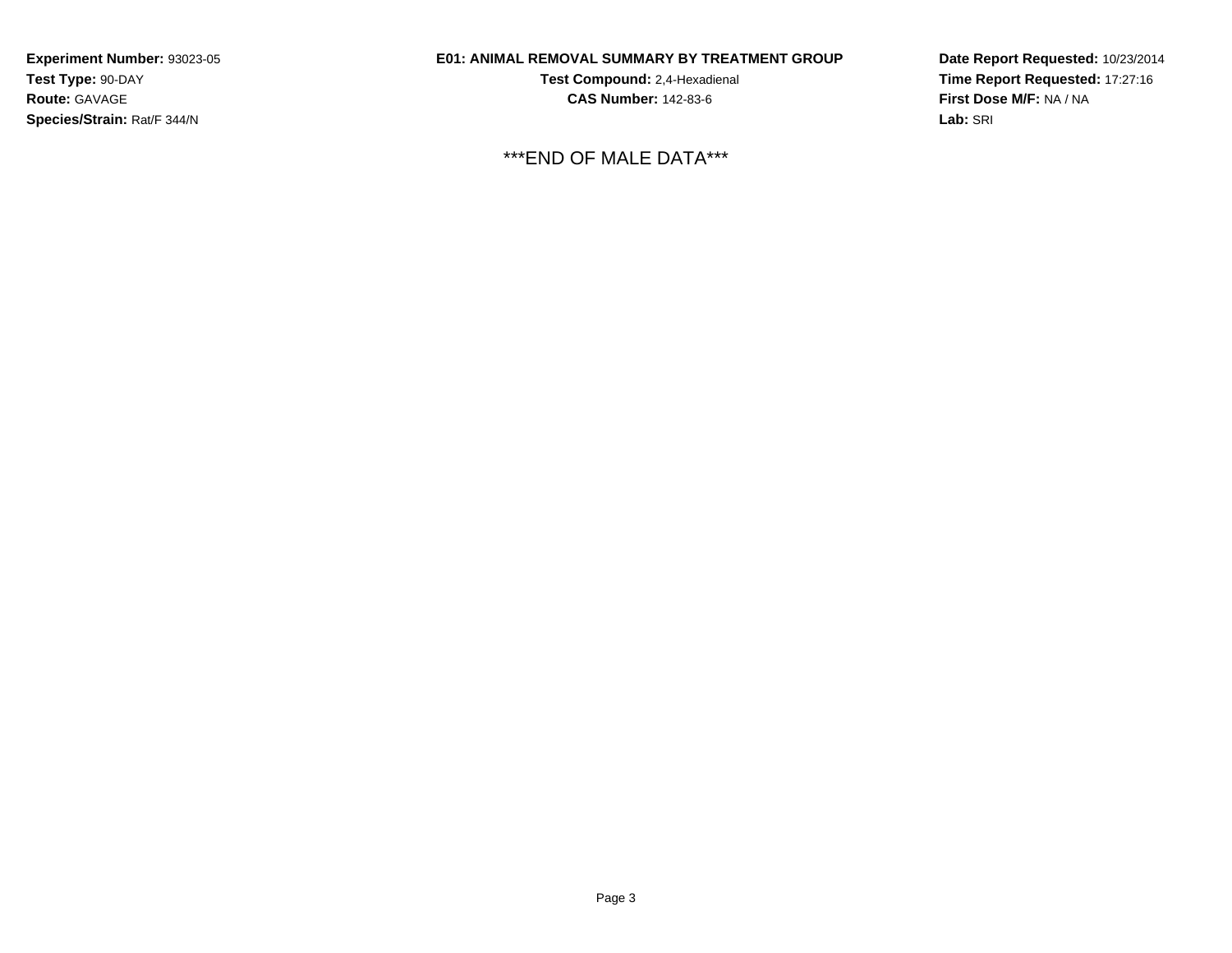### **E01: ANIMAL REMOVAL SUMMARY BY TREATMENT GROUP**

**Test Compound:** 2,4-Hexadienal **CAS Number:** 142-83-6

|              |                  |                               |                         | <b>FEMALE</b>                |
|--------------|------------------|-------------------------------|-------------------------|------------------------------|
|              | <b>TREATMENT</b> | <b>Accidentally</b><br>Killed | <b>Natural</b><br>Death | Terminal<br><b>Sacrifice</b> |
| $\mathbf{0}$ | MG/KG/DY         |                               | 0                       | 9                            |
| 7.5          | MG/KG/DY         | 0                             | 0                       | 10                           |
| 15           | MG/KG/DY         | 0                             | 0                       | 10                           |
| 30           | MG/KG/DY         | $\Omega$                      | 0                       | 10                           |
| 60           | MG/KG/DY         |                               | 0                       | 9                            |
| 120          | MG/KG/DY         | 0                             | 0                       | 10                           |
|              | <b>TOTAL</b>     | ົ                             |                         | 58                           |